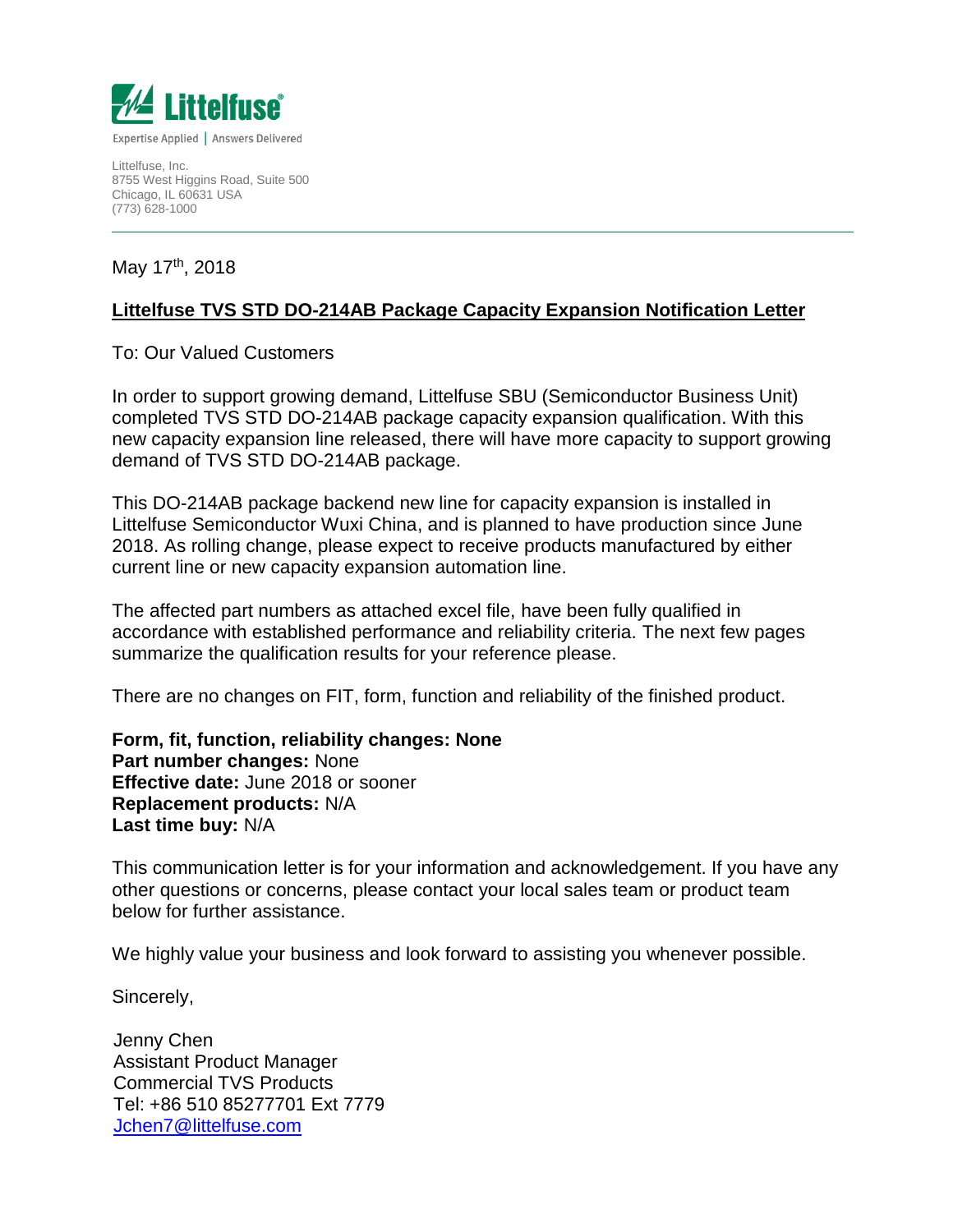

Littelfuse Semiconductor (Wuxi) Co., Ltd 3# Zhen Fa 6 Road, Wuxi, JiangSu, China, 214142

### **Product Qualification Report**

From: Zhihui Chen, Product Engineering, Littelfuse Date: Apr 27th, 2018 Subject: **Qualification report for Littelfuse TVS STD DO-214AB capacity expansion project**

Backend capacity expansion Line Picture

# **Automation Assembly Process Flow**



**Purpose:**

**This report is to inform the successful TVS STD DO-214AB capacity expansion qualification test results.**

#### **1. Qualification Types (Test Vehicle)**

| <b>Product Package</b> | <b>Product Series</b> | <b>Representative Test</b><br><b>Sample Part Numbers</b> | Assembly<br>Location |  |
|------------------------|-----------------------|----------------------------------------------------------|----------------------|--|
| <b>DO-214AB</b>        | TVS                   | 1.5SMC6.8A                                               | Wuxi                 |  |
|                        |                       | 1.5SMC300CA                                              |                      |  |
|                        |                       | SMDJ6.0CA                                                |                      |  |
|                        |                       | 1.5SMC170A                                               |                      |  |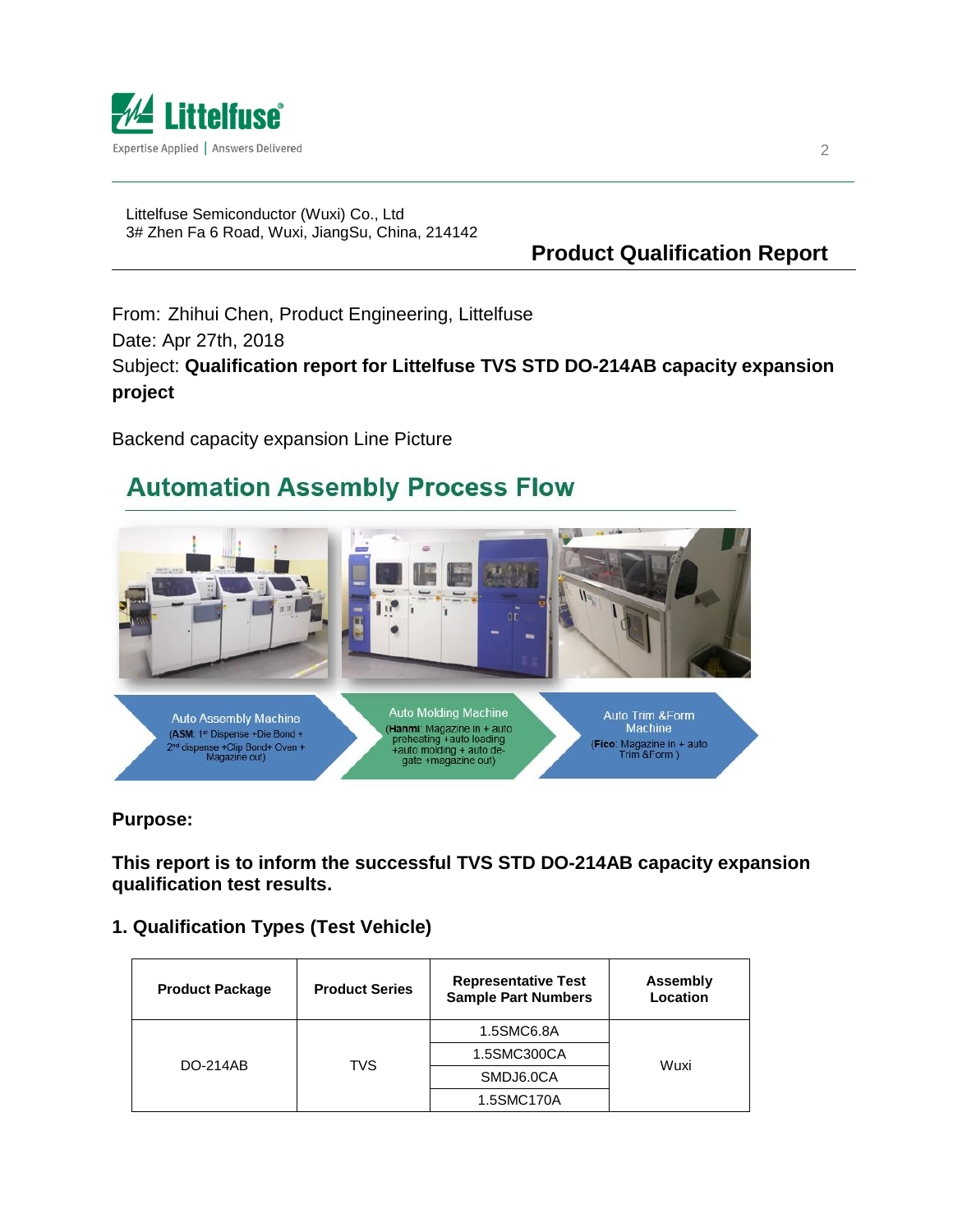

## **2. Qualification Test Items and Result Summary**

| <b>Test</b><br>Category | <b>Description</b>                                                                                                                                                                    | Sample P/N  | <b>Sample</b><br>Qty | Littelfuse<br>test Ref# | <b>Contents/Conditions</b>        | <b>Result</b><br><b>Summary</b>        |
|-------------------------|---------------------------------------------------------------------------------------------------------------------------------------------------------------------------------------|-------------|----------------------|-------------------------|-----------------------------------|----------------------------------------|
|                         |                                                                                                                                                                                       | 1.5SMC6.8A  | 207                  | 106592                  |                                   | 100% meet<br>published<br>spec.        |
| Parametric              | Electrical<br>Parameters                                                                                                                                                              | 1.5SMC300CA | 207                  | 106592                  |                                   |                                        |
|                         |                                                                                                                                                                                       | 1.5SMC170A  | 207                  | 106592                  | VBR, IR                           |                                        |
|                         |                                                                                                                                                                                       | SMDJ6.0CA   | 207                  | 106592                  |                                   |                                        |
|                         |                                                                                                                                                                                       | 1.5SMC6.8A  | 10                   | 106592                  |                                   | 100%<br>passing at<br><b>Rated IPP</b> |
| Surge out<br>test       | 10*1000us<br>Surge out<br><b>Test</b>                                                                                                                                                 | 1.5SMC300CA | 10                   | 106592                  |                                   |                                        |
|                         |                                                                                                                                                                                       | 1.5SMC170A  | 10                   | 106592                  | $+/- 1$ hit, at rated IPP         |                                        |
|                         |                                                                                                                                                                                       | SMDJ6.0CA   | 10                   | 106592                  |                                   |                                        |
|                         |                                                                                                                                                                                       | 1.5SMC6.8A  | 80                   | 106590                  |                                   | 0 failure                              |
|                         | Pre-condition                                                                                                                                                                         | 1.5SMC300CA | 80                   | 106593                  | SMD qualification parts           |                                        |
|                         | (PC)                                                                                                                                                                                  | 1.5SMC170A  | 80                   | 106595                  | for TC, H3TRB                     |                                        |
|                         |                                                                                                                                                                                       | SMDJ6.0CA   | 80                   | 106601                  |                                   |                                        |
|                         | DC Blocking<br>(HTRB)                                                                                                                                                                 | 1.5SMC6.8A  | 77                   | 106590                  | 150°C, DC bias=100%<br>of VR spec | 0 failure at<br>1008hrs                |
|                         |                                                                                                                                                                                       | 1.5SMC300CA | 77                   | 106593                  |                                   |                                        |
|                         |                                                                                                                                                                                       | 1.5SMC170A  | 77                   | 106595                  |                                   |                                        |
|                         |                                                                                                                                                                                       | SMDJ6.0CA   | 77                   | 106601                  |                                   |                                        |
|                         |                                                                                                                                                                                       | 1.5SMC6.8A  | 30                   | 106590                  | 260°C,10second                    | 0 failure<br>after RSH                 |
|                         |                                                                                                                                                                                       | 1.5SMC300CA | 30                   | 106593                  |                                   |                                        |
|                         | <b>RSH</b>                                                                                                                                                                            | 1.5SMC170A  | 30                   | 106595                  |                                   |                                        |
| Reliability             |                                                                                                                                                                                       | SMDJ6.0CA   | 30                   | 106601                  |                                   |                                        |
| <b>Test</b>             | 1.5SMC6.8A<br>40<br>106590<br><b>Biased Temp</b><br>1.5SMC300CA<br>40<br>106593<br>85°C, 85%RH DC<br>& Humidity<br>1.5SMC170A<br>40<br>106595<br>(H3TRB)<br>SMDJ6.0CA<br>40<br>106601 |             |                      |                         |                                   |                                        |
|                         |                                                                                                                                                                                       |             |                      |                         |                                   | 0 failure at<br>1008hrs                |
|                         |                                                                                                                                                                                       |             |                      |                         | bias=100% of VR spec              |                                        |
|                         |                                                                                                                                                                                       |             |                      |                         |                                   |                                        |
|                         | Autoclave                                                                                                                                                                             | 1.5SMC6.8A  | 40                   | 106590                  | , TA=121℃                         | 0 failure at<br>96hrs                  |
|                         |                                                                                                                                                                                       | 1.5SMC300CA | 40                   | 106593                  |                                   |                                        |
|                         |                                                                                                                                                                                       | 1.5SMC170A  | 40                   | 106595                  | RH=100%,2atm                      |                                        |
|                         |                                                                                                                                                                                       | SMDJ6.0CA   | 40                   | 106601                  |                                   |                                        |
|                         | Temp Cycle                                                                                                                                                                            | 1.5SMC6.8A  | 40                   | 106590                  |                                   | 0 failure at<br>1008hrs                |
|                         |                                                                                                                                                                                       | 1.5SMC300CA | 40                   | 106593                  |                                   |                                        |
|                         |                                                                                                                                                                                       | 1.5SMC170A  | 40                   | 106595                  | -55°C&150°C (air to air)          |                                        |
|                         |                                                                                                                                                                                       | SMDJ6.0CA   | 40                   | 106601                  |                                   |                                        |